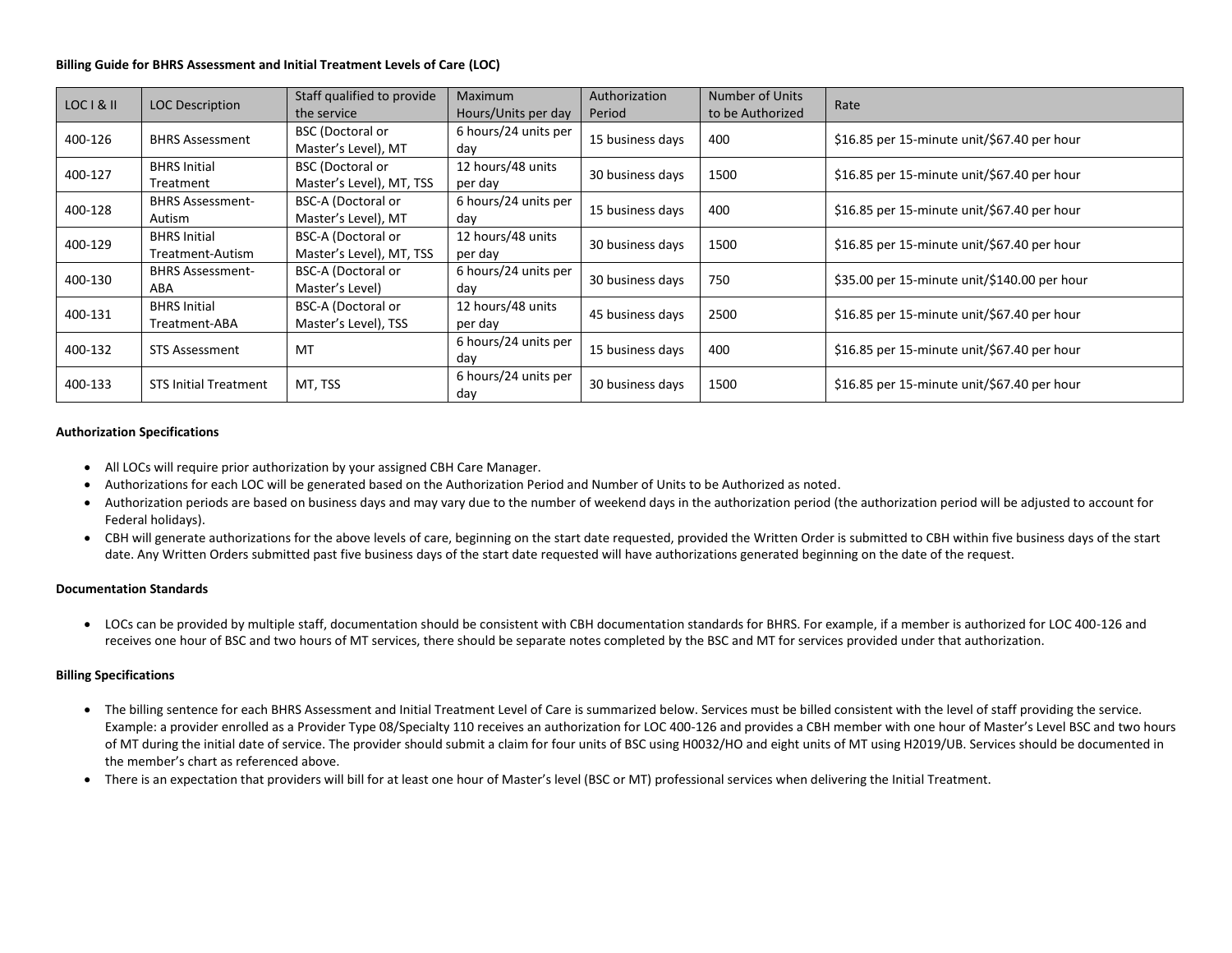## **Billing Sentences for LOC 400-126 BHRS Assessment**

|                       | BEHAVIORAL SPECIALIST CONSULTANT |                     |                |               |                                                                                   |                  |                  |  |  |  |
|-----------------------|----------------------------------|---------------------|----------------|---------------|-----------------------------------------------------------------------------------|------------------|------------------|--|--|--|
| Provider Type         | Specialty Code                   | <b>Billing Code</b> | Price Modifier | Info Modifier | Service Description                                                               | Unit of Measure  | Place of Service |  |  |  |
| 08                    | 810                              | H0032               | HP             |               | Mental Health Service Plan Development by<br>Non-physician (BSC - Doctoral Level) | $15 \text{ min}$ | 11, 12, 23, 99   |  |  |  |
| 11                    | 559, 444, 448, or 452            | H0032               | HP             |               | Mental Health Service Plan Development by<br>Non-physician (BSC - Doctoral Level) | $15 \text{ min}$ | 11, 12, 23, 99   |  |  |  |
| 08                    | 810                              | H0032               |                | HO            | Mental Health Service Plan Development by<br>Non-physician (BSC - Master's Level) | $15 \text{ min}$ | 11, 12, 23, 99   |  |  |  |
| 11                    | 559, 444, 448, or 452            | H0032               |                | HO            | Mental Health Service Plan Development by<br>Non-physician (BSC - Master's Level) | $15 \text{ min}$ | 11, 12, 23, 99   |  |  |  |
| 19                    | 559                              | H0032               | HP             |               | Mental Health Service Plan Development by<br>Non-physician (BSC - Doctoral Level) | $15 \text{ min}$ | 11, 12, 23, 99   |  |  |  |
| 19                    | 559                              | H0032               |                | HO            | Mental Health Service Plan Development by<br>Non-physician (BSC - Master's Level) | $15 \text{ min}$ | 11, 12, 23, 99   |  |  |  |
| <b>MOBILE THERAPY</b> |                                  |                     |                |               |                                                                                   |                  |                  |  |  |  |
| Provider Type         | Specialty Code                   | <b>Billing Code</b> | Price Modifier | Info Modifier | Service Description                                                               | Unit of Measure  | Place of Service |  |  |  |
| 08                    | 809                              | H2019               | <b>UB</b>      |               | Therapeutic Behavioral Svcs (MT)                                                  | 15 min           | 12,99            |  |  |  |
| 11                    | 549, 443, 447, or 451            | H2019               | <b>UB</b>      |               | Therapeutic Behavioral Svcs (MT)                                                  | 15 min           | 12,99            |  |  |  |
| 19                    | 549                              | H2019               | <b>UB</b>      |               | Therapeutic Behavioral Svcs (MT)                                                  | $15 \text{ min}$ | 12,99            |  |  |  |

# **Billing Sentences for LOC 400-127 BHRS Initial Treatment**

|                       | <b>BEHAVIORAL SPECIALIST CONSULTANT</b> |                     |                |               |                                                                                   |                  |                  |  |  |  |  |
|-----------------------|-----------------------------------------|---------------------|----------------|---------------|-----------------------------------------------------------------------------------|------------------|------------------|--|--|--|--|
| Provider Type         | <b>Specialty Code</b>                   | <b>Billing Code</b> | Price Modifier | Info Modifier | Service Description                                                               | Unit of Measure  | Place of Service |  |  |  |  |
| 08                    | 810                                     | H0032               | HP             |               | Mental Health Service Plan Development by<br>Non-physician (BSC - Doctoral Level) | $15 \text{ min}$ | 11, 12, 23, 99   |  |  |  |  |
| 11                    | 559, 444, 448, or 452                   | H0032               | HP             |               | Mental Health Service Plan Development by<br>Non-physician (BSC - Doctoral Level) | $15 \text{ min}$ | 11, 12, 23, 99   |  |  |  |  |
| 08                    | 810                                     | H0032               |                | HO            | Mental Health Service Plan Development by<br>Non-physician (BSC - Master's Level) | $15 \text{ min}$ | 11, 12, 23, 99   |  |  |  |  |
| 11                    | 559, 444, 448, or 452                   | H0032               |                | HO            | Mental Health Service Plan Development by<br>Non-physician (BSC - Master's Level) | $15 \text{ min}$ | 11, 12, 23, 99   |  |  |  |  |
| 19                    | 559                                     | H0032               | HP             |               | Mental Health Service Plan Development by<br>Non-physician (BSC - Doctoral Level) | $15 \text{ min}$ | 11, 12, 23, 99   |  |  |  |  |
| 19                    | 559                                     | H0032               |                | HO            | Mental Health Service Plan Development by<br>Non-physician (BSC - Master's Level) | $15 \text{ min}$ | 11, 12, 23, 99   |  |  |  |  |
| <b>MOBILE THERAPY</b> |                                         |                     |                |               |                                                                                   |                  |                  |  |  |  |  |
| Provider Type         | <b>Specialty Code</b>                   | <b>Billing Code</b> | Price Modifier | Info Modifier | Service Description                                                               | Unit of Measure  | Place of Service |  |  |  |  |
| 08                    | 809                                     | H2019               | <b>UB</b>      |               | Therapeutic Behavioral Svcs (MT)                                                  | 15 min           | 12, 99           |  |  |  |  |
| 11                    | 549, 443, 447, or 451                   | H2019               | <b>UB</b>      |               | Therapeutic Behavioral Svcs (MT)                                                  | 15 min           | 12,99            |  |  |  |  |
| 19                    | 549                                     | H2019               | <b>UB</b>      |               | Therapeutic Behavioral Svcs (MT)                                                  | 15 min           | 12,99            |  |  |  |  |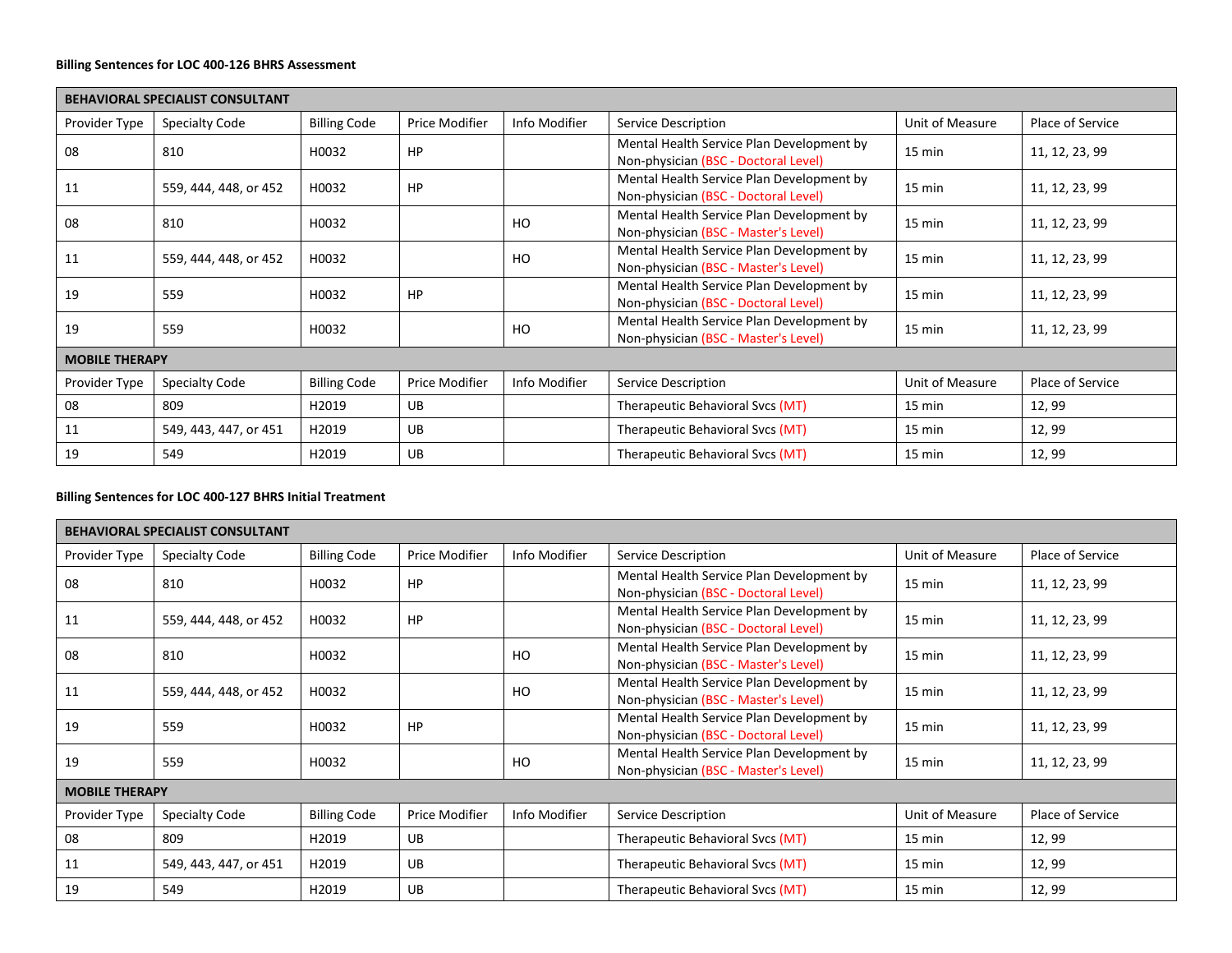| <b>THERAPEUTIC STAFF SUPPORT</b> |                       |                     |                |               |                                       |                  |                  |  |  |
|----------------------------------|-----------------------|---------------------|----------------|---------------|---------------------------------------|------------------|------------------|--|--|
| Provider Type                    | Specialty Code        | <b>Billing Code</b> | Price Modifier | Info Modifier | Service Description                   | Unit of Measure  | Place of Service |  |  |
| 08                               | 808                   | H2021               | UB             |               | Community-based Wraparound Svcs (TSS) | 15 min           | 12, 23, 99       |  |  |
| 11                               | 548, 442, 446, or 450 | H2021               | UB             |               | Community-based Wraparound Svcs (TSS) | $15 \text{ min}$ | 12, 23, 99       |  |  |
| 19                               | 548                   | H2021               | UB             |               | Community-based Wraparound Svcs (TSS) | 15 min           | 12, 23, 99       |  |  |

# **Billing Sentences for LOC 400-128 BHRS Assessment-Autism**

|                       | <b>BEHAVIOR SPECIALIST CONSULTANT FOR CHILDREN WITH AUTISM SPECTRUM DISORDER</b> |                     |                   |                  |                                                                                                                                                         |                 |                  |  |  |  |  |
|-----------------------|----------------------------------------------------------------------------------|---------------------|-------------------|------------------|---------------------------------------------------------------------------------------------------------------------------------------------------------|-----------------|------------------|--|--|--|--|
| Provider<br>Type      | <b>Specialty Code</b>                                                            | <b>Billing Code</b> | Price<br>Modifier | Info<br>Modifier | Service Description                                                                                                                                     | Unit of Measure | Place of Service |  |  |  |  |
| 08                    | 558                                                                              | H0046               | <b>HP</b>         |                  | Mental health services, not otherwise specified (Behavior Specialist Consultant<br>for Children with Autism Spectrum Disorder BSC-ASD - Doctoral Level) | 15 min          | 11, 12, 23, 99   |  |  |  |  |
| 11                    | 558                                                                              | H0046               | <b>HP</b>         |                  | Mental health services, not otherwise specified (Behavior Specialist Consultant<br>for Children with Autism Spectrum Disorder BSC-ASD - Doctoral Level) | 15 min          | 11, 12, 23, 99   |  |  |  |  |
| 08                    | 558                                                                              | H0046               |                   | HO               | Mental health services, not otherwise specified (Behavior Specialist Consultant<br>for Children with Autism Spectrum Disorder BSC-ASD - Master's Level) | 15 min          | 11, 12, 23, 99   |  |  |  |  |
| 11                    | 558                                                                              | H0046               |                   | HO               | Mental health services, not otherwise specified (Behavior Specialist Consultant<br>for Children with Autism Spectrum Disorder BSC-ASD - Master's Level) | 15 min          | 11, 12, 23, 99   |  |  |  |  |
| 19                    | 558                                                                              | H0046               | <b>HP</b>         |                  | Mental health services, not otherwise specified (Behavior Specialist Consultant<br>for Children with Autism Spectrum Disorder BSC-ASD - Doctoral Level) | 15 min          | 11, 12, 23, 99   |  |  |  |  |
| 19                    | 558                                                                              | H0046               |                   | HO               | Mental health services, not otherwise specified (Behavior Specialist Consultant<br>for Children with Autism Spectrum Disorder BSC-ASD - Master's Level) | 15 min          | 11, 12, 23, 99   |  |  |  |  |
| <b>MOBILE THERAPY</b> |                                                                                  |                     |                   |                  |                                                                                                                                                         |                 |                  |  |  |  |  |
| Provider<br>Type      | <b>Specialty Code</b>                                                            | <b>Billing Code</b> | Price<br>Modifier | Info<br>Modifier | Service Description                                                                                                                                     | Unit of Measure | Place of Service |  |  |  |  |
| 08                    | 809                                                                              | H2019               | UB                |                  | Therapeutic Behavioral Svcs (MT)                                                                                                                        | 15 min          | 12,99            |  |  |  |  |
| 11                    | 549, 443, 447,<br>or 451                                                         | H2019               | <b>UB</b>         |                  | Therapeutic Behavioral Svcs (MT)                                                                                                                        | 15 min          | 12, 99           |  |  |  |  |
| 19                    | 549                                                                              | H2019               | <b>UB</b>         |                  | Therapeutic Behavioral Svcs (MT)                                                                                                                        | 15 min          | 12, 99           |  |  |  |  |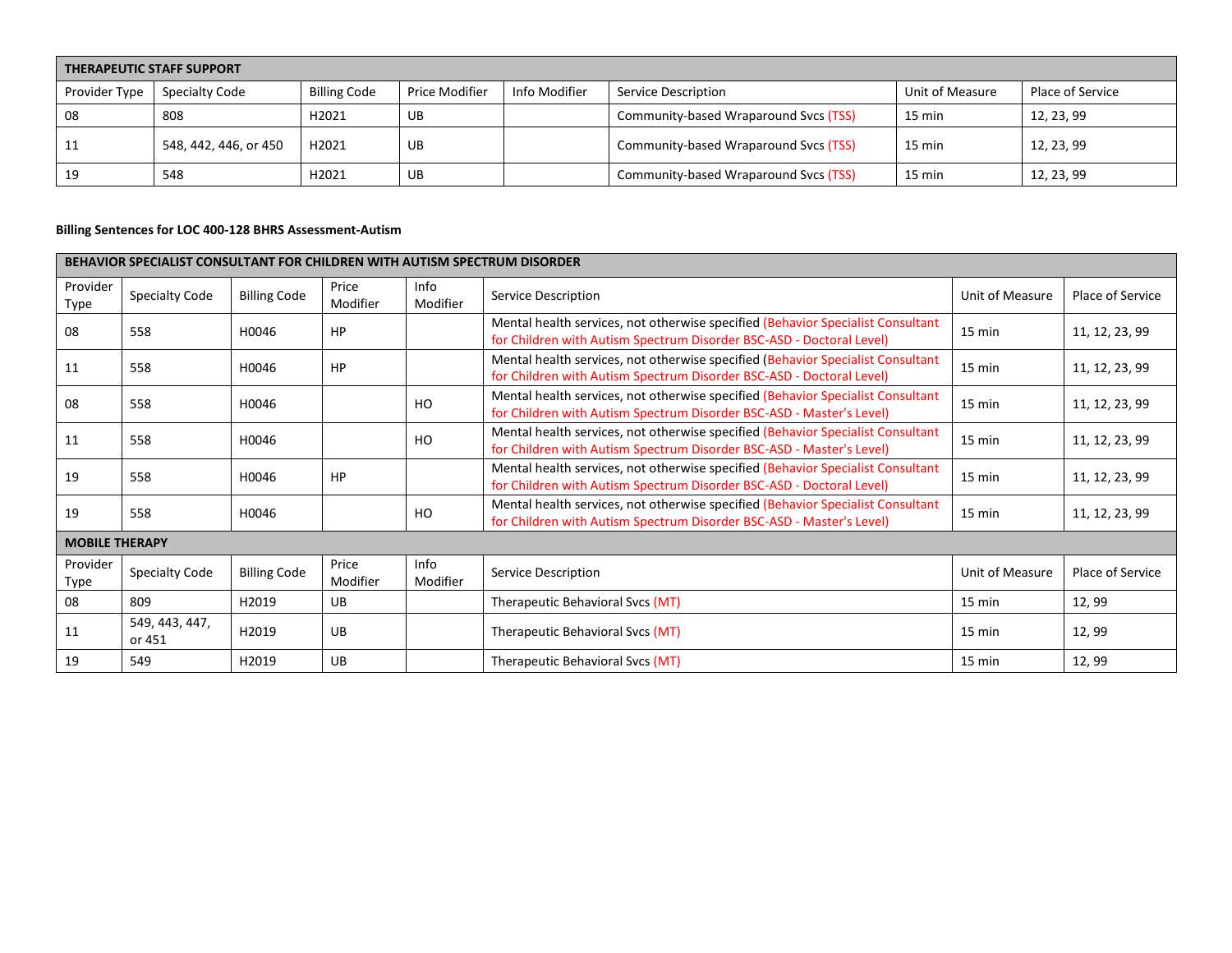## **Billing Sentences for LOC 400-129 BHRS Initial Treatment-Autism**

|                       | <b>BEHAVIOR SPECIALIST CONSULTANT FOR CHILDREN WITH AUTISM SPECTRUM DISORDER</b> |                     |                   |                  |                                                                                                                                                         |                  |                  |  |  |  |  |
|-----------------------|----------------------------------------------------------------------------------|---------------------|-------------------|------------------|---------------------------------------------------------------------------------------------------------------------------------------------------------|------------------|------------------|--|--|--|--|
| Provider<br>Type      | <b>Specialty Code</b>                                                            | <b>Billing Code</b> | Price<br>Modifier | Info<br>Modifier | Service Description                                                                                                                                     | Unit of Measure  | Place of Service |  |  |  |  |
| 08                    | 558                                                                              | H0046               | <b>HP</b>         |                  | Mental health services, not otherwise specified (Behavior Specialist Consultant<br>for Children with Autism Spectrum Disorder BSC-ASD - Doctoral Level) | 15 min           | 11, 12, 23, 99   |  |  |  |  |
| 11                    | 558                                                                              | H0046               | HP                |                  | Mental health services, not otherwise specified (Behavior Specialist Consultant<br>for Children with Autism Spectrum Disorder BSC-ASD - Doctoral Level) | $15 \text{ min}$ | 11, 12, 23, 99   |  |  |  |  |
| 08                    | 558                                                                              | H0046               |                   | HO               | Mental health services, not otherwise specified (Behavior Specialist Consultant<br>for Children with Autism Spectrum Disorder BSC-ASD - Master's Level) | 15 min           | 11, 12, 23, 99   |  |  |  |  |
| 11                    | 558                                                                              | H0046               |                   | HO               | Mental health services, not otherwise specified (Behavior Specialist Consultant<br>for Children with Autism Spectrum Disorder BSC-ASD - Master's Level) | 15 min           | 11, 12, 23, 99   |  |  |  |  |
| 19                    | 558                                                                              | H0046               | HP                |                  | Mental health services, not otherwise specified (Behavior Specialist Consultant<br>for Children with Autism Spectrum Disorder BSC-ASD - Doctoral Level) | $15 \text{ min}$ | 11, 12, 23, 99   |  |  |  |  |
| 19                    | 558                                                                              | H0046               |                   | HO               | Mental health services, not otherwise specified (Behavior Specialist Consultant<br>for Children with Autism Spectrum Disorder BSC-ASD - Master's Level) | 15 min           | 11, 12, 23, 99   |  |  |  |  |
| <b>MOBILE THERAPY</b> |                                                                                  |                     |                   |                  |                                                                                                                                                         |                  |                  |  |  |  |  |
| Provider<br>Type      | Specialty Code                                                                   | <b>Billing Code</b> | Price<br>Modifier | Info<br>Modifier | Service Description                                                                                                                                     | Unit of Measure  | Place of Service |  |  |  |  |
| 08                    | 809                                                                              | H2019               | <b>UB</b>         |                  | Therapeutic Behavioral Svcs (MT)                                                                                                                        | 15 min           | 12,99            |  |  |  |  |
| 11                    | 549, 443, 447,<br>or 451                                                         | H2019               | <b>UB</b>         |                  | Therapeutic Behavioral Svcs (MT)                                                                                                                        | 15 min           | 12,99            |  |  |  |  |
| 19                    | 549                                                                              | H2019               | <b>UB</b>         |                  | Therapeutic Behavioral Svcs (MT)                                                                                                                        | 15 min           | 12,99            |  |  |  |  |
|                       | <b>THERAPEUTIC STAFF SUPPORT</b>                                                 |                     |                   |                  |                                                                                                                                                         |                  |                  |  |  |  |  |
| Provider<br>Type      | <b>Specialty Code</b>                                                            | <b>Billing Code</b> |                   |                  | Service Description                                                                                                                                     | Unit of Measure  | Place of Service |  |  |  |  |
| 08                    | 808                                                                              | H2021               | <b>UB</b>         |                  | Community-based Wraparound Svcs (TSS)                                                                                                                   | 15 min           | 12, 23, 99       |  |  |  |  |
| 11                    | 548, 442, 446,<br>or 450                                                         | H2021               | <b>UB</b>         |                  | Community-based Wraparound Svcs (TSS)                                                                                                                   | 15 min           | 12, 23, 99       |  |  |  |  |
| 19                    | 548                                                                              | H2021               | <b>UB</b>         |                  | Community-based Wraparound Svcs (TSS)                                                                                                                   | 15 min           | 12, 23, 99       |  |  |  |  |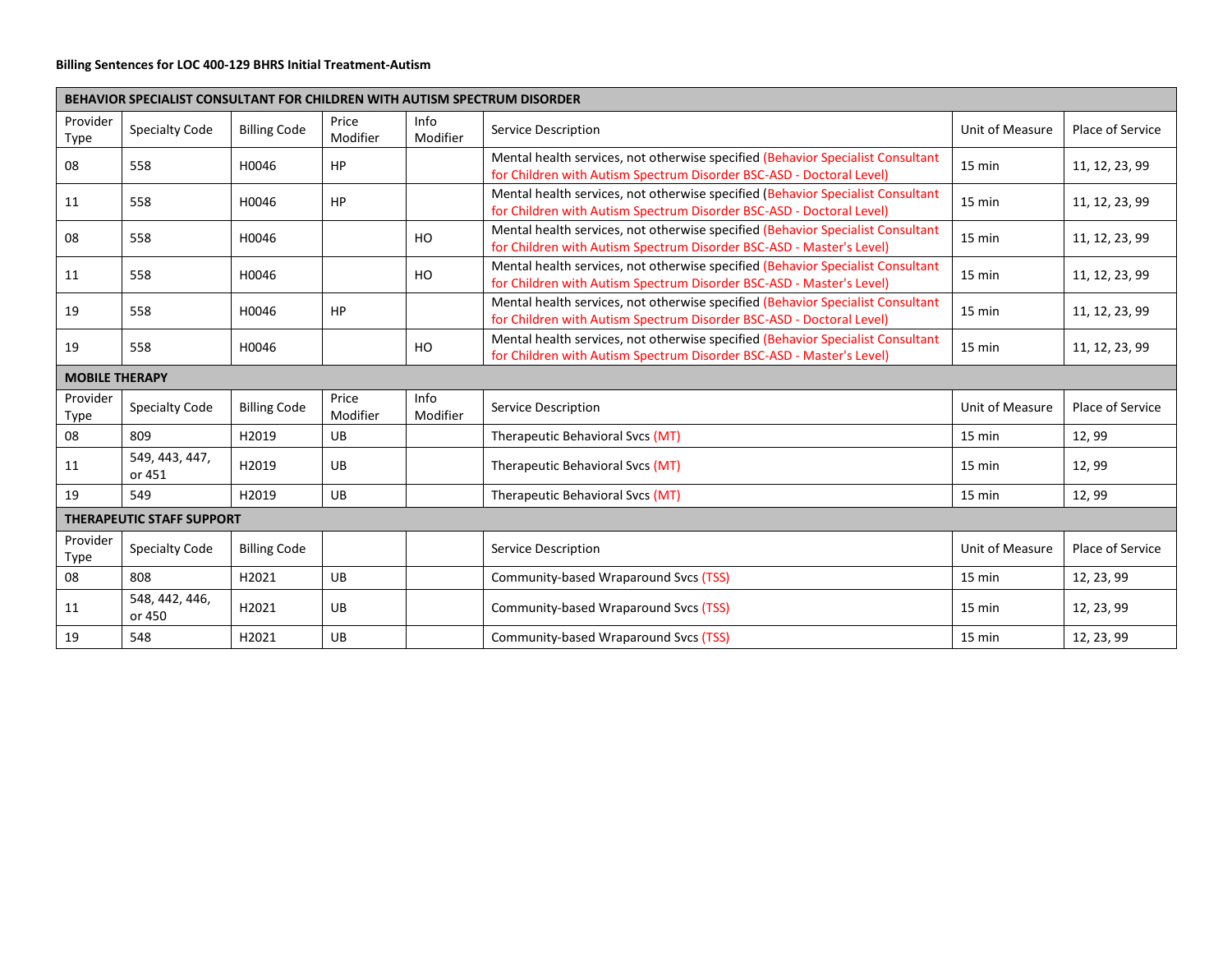# **Billing Sentences for LOC 400-130 BHRS Assessment-ABA**

|                  | BEHAVIORAL SPECIALIST CONSULTANT - APPLIED BEHAVIORAL ANALYSIS (ABA) TO CHILDREN WITH AUTISM SPECTRUM DISORDERS |                     |                   |                  |                                                                                |                  |                  |  |  |  |  |
|------------------|-----------------------------------------------------------------------------------------------------------------|---------------------|-------------------|------------------|--------------------------------------------------------------------------------|------------------|------------------|--|--|--|--|
| Provider<br>Type | <b>Specialty Code</b>                                                                                           | <b>Billing Code</b> | Price<br>Modifier | Info<br>Modifier | Service Description                                                            | Unit of Measure  | Place of Service |  |  |  |  |
| 08               | 558                                                                                                             | H0046               | H <sub>O</sub>    | HA               | Mental health services, not otherwise specified (BSC-ASD Master's Level [ABA]) | $15 \text{ min}$ | 11, 12, 23, 99   |  |  |  |  |
| 11               | 558                                                                                                             | H0046               | HO                | HA               | Mental health services, not otherwise specified (BSC-ASD Master's Level [ABA]) | $15 \text{ min}$ | 11, 12, 23, 99   |  |  |  |  |
| 19               | 558                                                                                                             | H0046               | H <sub>O</sub>    | HA               | Mental health services, not otherwise specified (BSC-ASD Master's Level [ABA]) | $15 \text{ min}$ | 11, 12, 23, 99   |  |  |  |  |
| 08               | 558                                                                                                             | H0046               | HP                | HA               | Mental health services, not otherwise specified (BSC-ASD Doctoral Level [ABA]) | $15 \text{ min}$ | 11, 12, 23, 99   |  |  |  |  |
| 11               | 558                                                                                                             | H0046               | HP                | HA               | Mental health services, not otherwise specified (BSC-ASD Doctoral Level [ABA]) | $15 \text{ min}$ | 11, 22, 23, 99   |  |  |  |  |
| 19               | 558                                                                                                             | H0046               | HP                | HA               | Mental health services, not otherwise specified (BSC-ASD Doctoral Level [ABA]) | $15 \text{ min}$ | 11, 12, 23, 99   |  |  |  |  |
|                  | 561                                                                                                             | H0046               | H <sub>O</sub>    | HA               | Mental health services, not otherwise specified (BSC-ASD Master's Level [ABA]) | $15 \text{ min}$ | 11, 12, 23, 99   |  |  |  |  |

#### **Billing Sentences for LOC 400-131 BHRS Treatment-ABA**

|                  | BEHAVIORAL SPECIALIST CONSULTANT - APPLIED BEHAVIORAL ANALYSIS (ABA) TO CHILDREN WITH AUTISM SPECTRUM DISORDERS |                     |                   |                  |                                                                                |                 |                  |  |  |  |  |
|------------------|-----------------------------------------------------------------------------------------------------------------|---------------------|-------------------|------------------|--------------------------------------------------------------------------------|-----------------|------------------|--|--|--|--|
| Provider<br>Type | <b>Specialty Code</b>                                                                                           | <b>Billing Code</b> | Price<br>Modifier | Info<br>Modifier | Service Description                                                            | Unit of Measure | Place of Service |  |  |  |  |
| 08               | 558                                                                                                             | H0046               | HO                | HA               | Mental health services, not otherwise specified (BSC-ASD Master's Level [ABA]) | 15 min          | 11, 12, 23, 99   |  |  |  |  |
| 11               | 558                                                                                                             | H0046               | HO                | HA               | Mental health services, not otherwise specified (BSC-ASD Master's Level [ABA]) | 15 min          | 11, 12, 23, 99   |  |  |  |  |
| 19               | 558                                                                                                             | H0046               | HO                | <b>HA</b>        | Mental health services, not otherwise specified (BSC-ASD Master's Level [ABA]) | 15 min          | 11, 12, 23, 99   |  |  |  |  |
| 08               | 558                                                                                                             | H0046               | <b>HP</b>         | HA               | Mental health services, not otherwise specified (BSC-ASD Doctoral Level [ABA]) | 15 min          | 11, 12, 23, 99   |  |  |  |  |
| 11               | 558                                                                                                             | H0046               | <b>HP</b>         | <b>HA</b>        | Mental health services, not otherwise specified (BSC-ASD Doctoral Level [ABA]) | 15 min          | 11, 22, 23, 99   |  |  |  |  |
| 19               | 558                                                                                                             | H0046               | HP                | <b>HA</b>        | Mental health services, not otherwise specified (BSC-ASD Doctoral Level [ABA]) | 15 min          | 11, 12, 23, 99   |  |  |  |  |
| 11               | 561                                                                                                             | H0046               | HO                | HA               | Mental health services, not otherwise specified (BSC-ASD Master's Level [ABA]) | 15 min          | 11, 12, 23, 99   |  |  |  |  |
|                  | THERAPEUTIC STAFF SUPPORT                                                                                       |                     |                   |                  |                                                                                |                 |                  |  |  |  |  |
| Provider<br>Type | <b>Specialty Code</b>                                                                                           | <b>Billing Code</b> | Price<br>Modifier | Info<br>Modifier | Service Description                                                            | Unit of Measure | Place of Service |  |  |  |  |
| 08               | 800, 804, or 808                                                                                                | H2021               | UB                | <b>HA</b>        | Community-based Wraparound Svcs (TSS [ABA])                                    | 15 min          | 12, 23, 99       |  |  |  |  |
| 11               | 442, 446, 450,<br>or 548                                                                                        | H2021               | UB                | <b>HA</b>        | Community-based Wraparound Svcs (TSS [ABA])                                    | 15 min          | 12, 23, 99       |  |  |  |  |
| 19               | 548                                                                                                             | H2021               | UB                | <b>HA</b>        | Community-based Wraparound Svcs (TSS [ABA])                                    | 15 min          | 12, 23, 99       |  |  |  |  |
| 11               | 562                                                                                                             | H2021               | UB                | <b>HA</b>        | Community-based Wraparound Svcs (TSS [ABA])                                    | 15 min          | 12, 23, 99       |  |  |  |  |